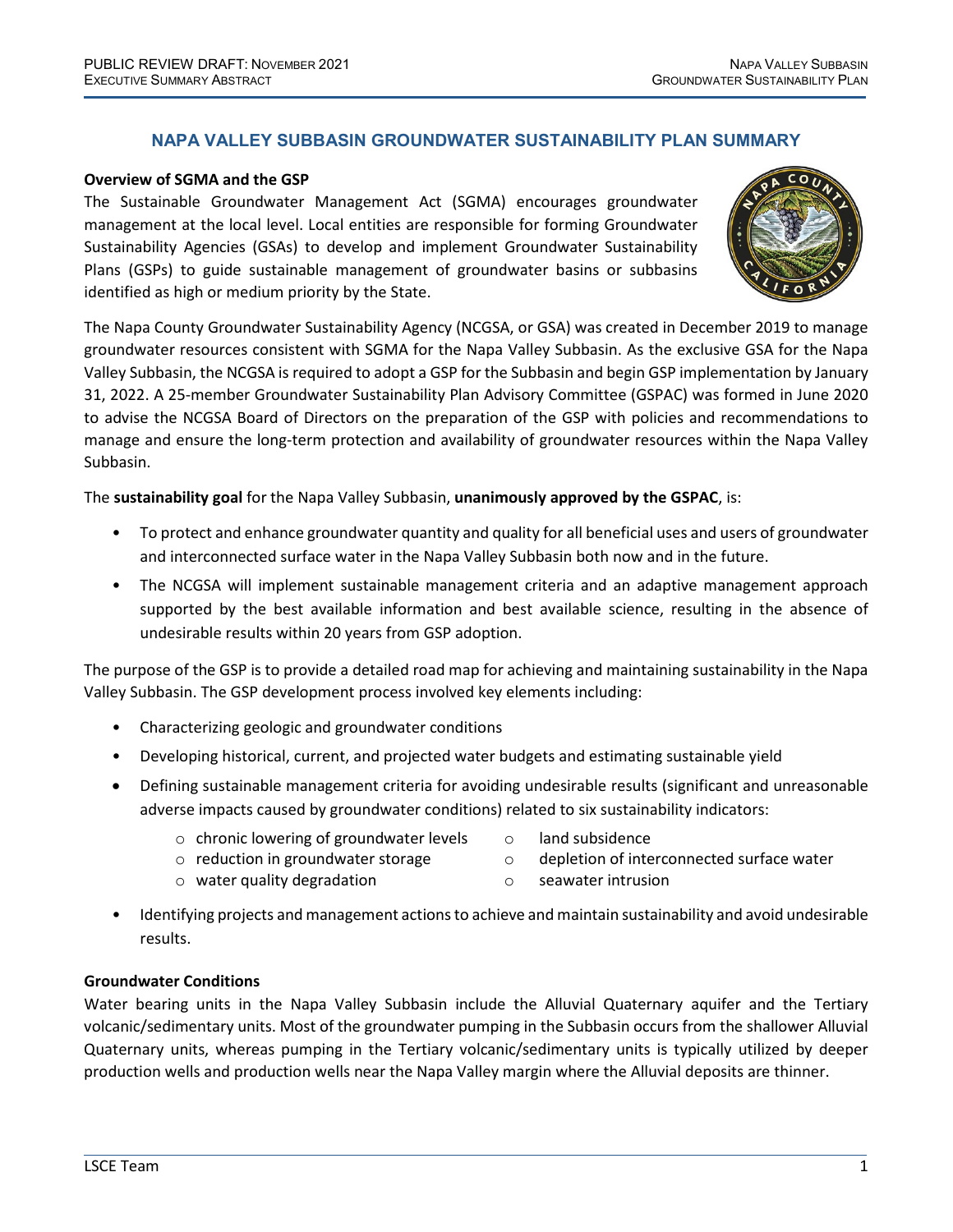Groundwater levels reflect the amount groundwater in storage and the movement of groundwater. Monitoring data exhibit generally stable long-term trends, although conditions are largely dependent on seasonal precipitation input. Several wells located near the Napa Valley Subbasin margin in the northeastern Napa area, southwestern Yountville area, and southeastern St. Helena area show periods of groundwater decline during times of drought. Continued monitoring of groundwater levels will be important to evaluate future hydrologic and climatic influences.

Groundwater quality in the Subbasin is generally suitable for all beneficial uses, most notably for drinking water uses that typically have the most restrictive standards for water quality. Groundwater from the unconfined alluvium is generally of higher quality than groundwater obtained from the Tertiary volcanic formations, which frequently contain higher concentrations of metals and other dissolved minerals. Elevated concentrations of arsenic, iron, and manganese occur in these formations throughout the Subbasin as a result of naturally occurring conditions. Key groundwater quality constituents of interest identified in the Subbasin include total dissolved solids, nitrate, arsenic, and chloride.

Land subsidence data indicate small variations in land surface elevation have occurred in the Subbasin with no documentation of inelastic (irreversible) land subsidence related to groundwater pumping. No significant impacts to infrastructure in the Subbasin have been noted as a result of land subsidence; minor seasonal (elastic) fluctuations in the ground surface elevation occur in association with seasonal changes in groundwater conditions.

Interconnected surface waters in the Subbasin vary spatially and temporally depending on the season and water year type. Several streams within the Subbasin are identified as having some degree of hydraulic connection to groundwater, including Bale Slough, Dry Creek, Conn Creek, Garnett Creek, Mill Creek, Napa Creek, Rector Creek, Redwood Creek, Ritchie Creek, Soda Creek, Sulphur Creek, Tulucay Creek, and York Creek. Some of these streams are perennial reaches of the Napa River and others are intermittent tributaries, which only have an established connection to groundwater during specific periods of the year. The GSP identifies a benefit to expanded monitoring of surface water and groundwater interactions. The NCGSA plans to address this in fall 2021 to winter 2021/2022 with the installation of eight new monitoring wells located near additional surface waters in the Subbasin. Additional upgrades to stream gages are also proposed to address data gaps.

Seawater intrusion potential exists in the southernmost area of the Subbasin. Elevated chloride (a water quality indicator for seawater intrusion) concentrations relative to the rest of the Napa Valley have been found in the alluvium of the tidal marsh area south of the Napa Valley Subbasin and along the Napa River, attributed to both the connate seawater and brackish water in the tidal reaches of Napa River.

# **Water Budget**

Primary sources of water supplies within the Subbasin consist of groundwater, surface water from local reservoirs and surface water diversions, and State Water Project deliveries. Historical groundwater pumping has averaged about 14,900 acre-feet<sup>1</sup> per year (AFY). Water budgets projected for a 51-year future period were analyzed considering changes in land use and climate change. Projected inflows and outflows to the groundwater system range from 35,200 AFY to -34,800 AFY. Outflows from groundwater pumping are projected to account for 40% to 50% of total groundwater outflows from the Subbasin, consistent with historical percentages. Projected annual

<span id="page-1-0"></span> $1$  An acre-foot is 325,851 gallons, a volume that would cover a one-acre area at a depth of one foot and a volume that would supply approximately three single-family residences for one year in St. Helena under Phase 2 water restrictions triggered in 2020. A flow of 0.5 cubic feet per second supplies one acre-foot per day.